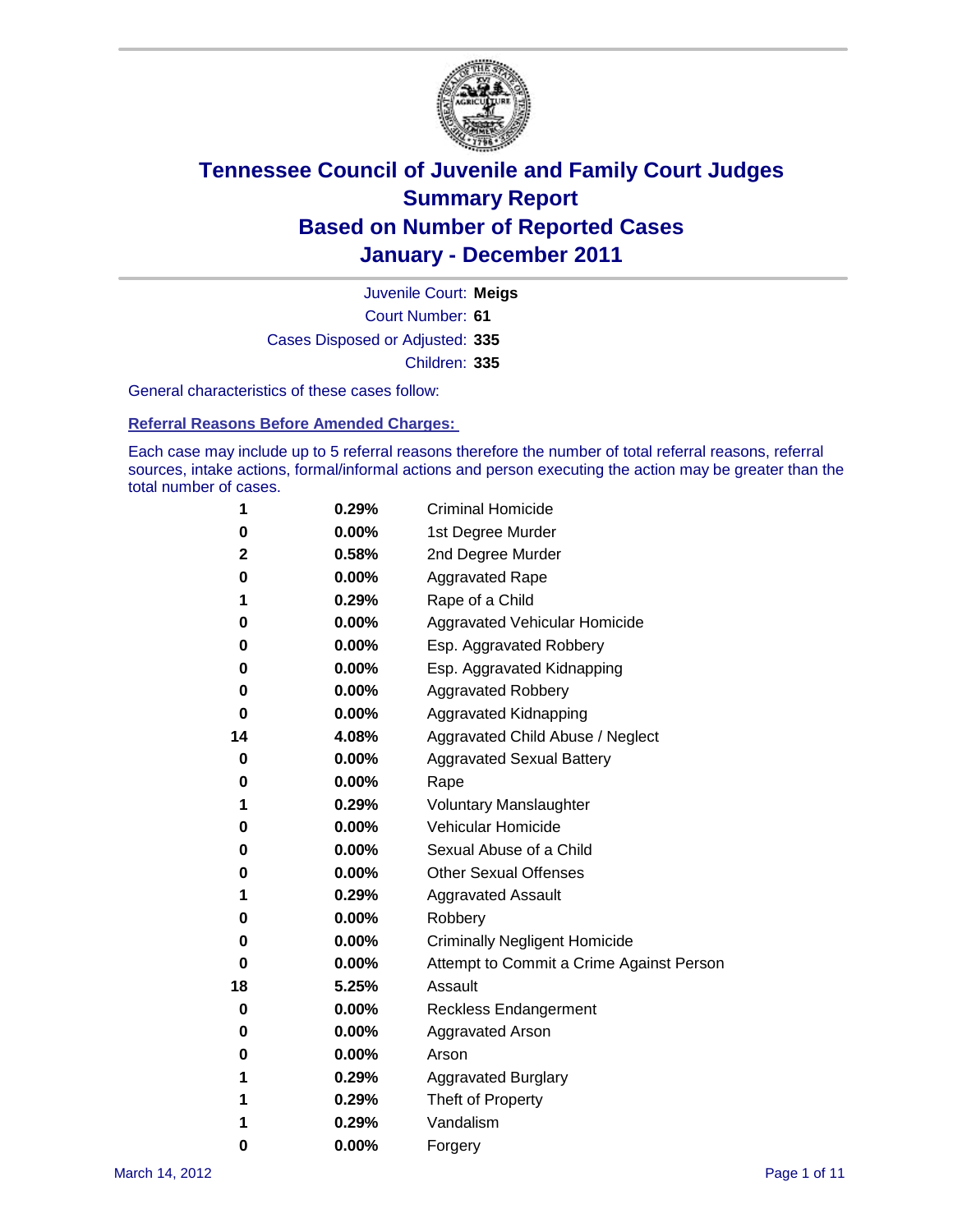

Court Number: **61** Juvenile Court: **Meigs** Cases Disposed or Adjusted: **335** Children: **335**

#### **Referral Reasons Before Amended Charges:**

Each case may include up to 5 referral reasons therefore the number of total referral reasons, referral sources, intake actions, formal/informal actions and person executing the action may be greater than the total number of cases.

| 0            | 0.00%    | <b>Worthless Checks</b>                                     |
|--------------|----------|-------------------------------------------------------------|
| 0            | 0.00%    | Illegal Possession / Fraudulent Use of Credit / Debit Cards |
| 0            | 0.00%    | <b>Burglary</b>                                             |
| 1            | 0.29%    | Unauthorized Use of a Vehicle                               |
| 0            | $0.00\%$ | <b>Cruelty to Animals</b>                                   |
| 0            | 0.00%    | Sale of Controlled Substances                               |
| 3            | 0.87%    | <b>Other Drug Offenses</b>                                  |
| 0            | 0.00%    | <b>Possession of Controlled Substances</b>                  |
| 0            | 0.00%    | <b>Criminal Attempt</b>                                     |
| 0            | 0.00%    | Carrying Weapons on School Property                         |
| 0            | 0.00%    | Unlawful Carrying / Possession of a Weapon                  |
| 0            | $0.00\%$ | <b>Evading Arrest</b>                                       |
| 0            | $0.00\%$ | Escape                                                      |
| 1            | 0.29%    | Driving Under Influence (DUI)                               |
| 3            | 0.87%    | Possession / Consumption of Alcohol                         |
| 0            | $0.00\%$ | Resisting Stop, Frisk, Halt, Arrest or Search               |
| 1            | 0.29%    | <b>Aggravated Criminal Trespass</b>                         |
| $\mathbf{2}$ | 0.58%    | Harassment                                                  |
| 0            | 0.00%    | Failure to Appear                                           |
| 0            | 0.00%    | Filing a False Police Report                                |
| 0            | 0.00%    | Criminal Impersonation                                      |
| 2            | 0.58%    | <b>Disorderly Conduct</b>                                   |
| 0            | 0.00%    | <b>Criminal Trespass</b>                                    |
| 0            | 0.00%    | <b>Public Intoxication</b>                                  |
| 0            | 0.00%    | Gambling                                                    |
| 0            | 0.00%    | Traffic                                                     |
| 5            | 1.46%    | <b>Local Ordinances</b>                                     |
| 1            | 0.29%    | Violation of Wildlife Regulations                           |
| 1            | 0.29%    | Contempt of Court                                           |
| 4            | 1.17%    | Violation of Probation                                      |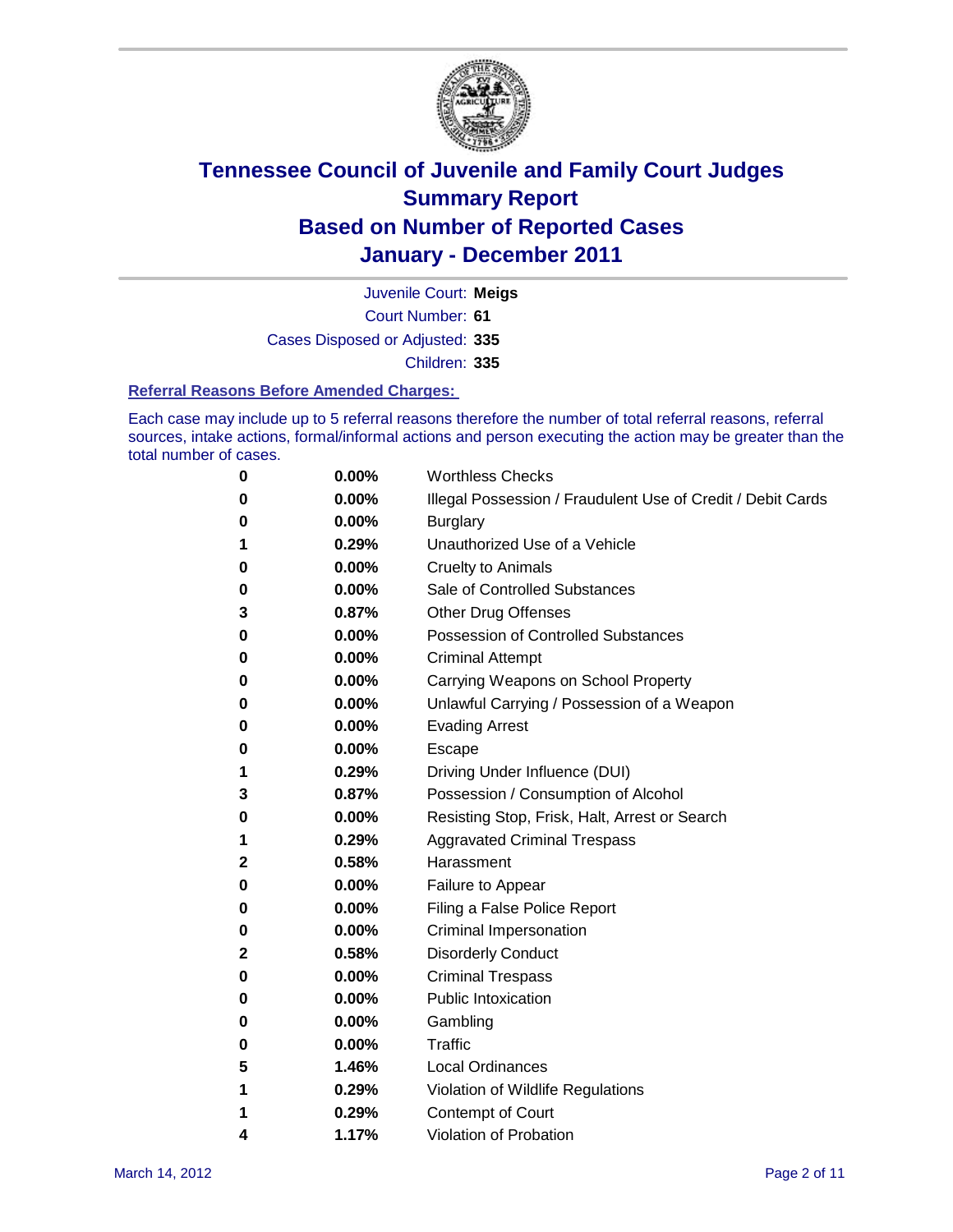

Court Number: **61** Juvenile Court: **Meigs** Cases Disposed or Adjusted: **335** Children: **335**

#### **Referral Reasons Before Amended Charges:**

Each case may include up to 5 referral reasons therefore the number of total referral reasons, referral sources, intake actions, formal/informal actions and person executing the action may be greater than the total number of cases.

| 0   | 0.00%    | Violation of Aftercare                 |
|-----|----------|----------------------------------------|
| 4   | 1.17%    | <b>Unruly Behavior</b>                 |
| 11  | 3.21%    | Truancy                                |
| 5   | 1.46%    | In-State Runaway                       |
| 0   | 0.00%    | Out-of-State Runaway                   |
| 11  | 3.21%    | Possession of Tobacco Products         |
|     | 0.29%    | Violation of a Valid Court Order       |
| 4   | 1.17%    | Violation of Curfew                    |
| 0   | 0.00%    | Sexually Abused Child                  |
| 0   | 0.00%    | <b>Physically Abused Child</b>         |
| 59  | 17.20%   | Dependency / Neglect                   |
| 0   | 0.00%    | Termination of Parental Rights         |
| 0   | 0.00%    | <b>Violation of Pretrial Diversion</b> |
|     | 0.29%    | Violation of Informal Adjustment       |
| 1   | 0.29%    | <b>Judicial Review</b>                 |
| 132 | 38.48%   | <b>Administrative Review</b>           |
| 0   | $0.00\%$ | <b>Foster Care Review</b>              |
| 40  | 11.66%   | Custody                                |
| 5   | 1.46%    | Visitation                             |
|     | 0.29%    | Paternity / Legitimation               |
| 0   | 0.00%    | <b>Child Support</b>                   |
| 0   | 0.00%    | <b>Request for Medical Treatment</b>   |
| 0   | 0.00%    | <b>Consent to Marry</b>                |
| 3   | 0.87%    | Other                                  |
| 343 | 100.00%  | <b>Total Referrals</b>                 |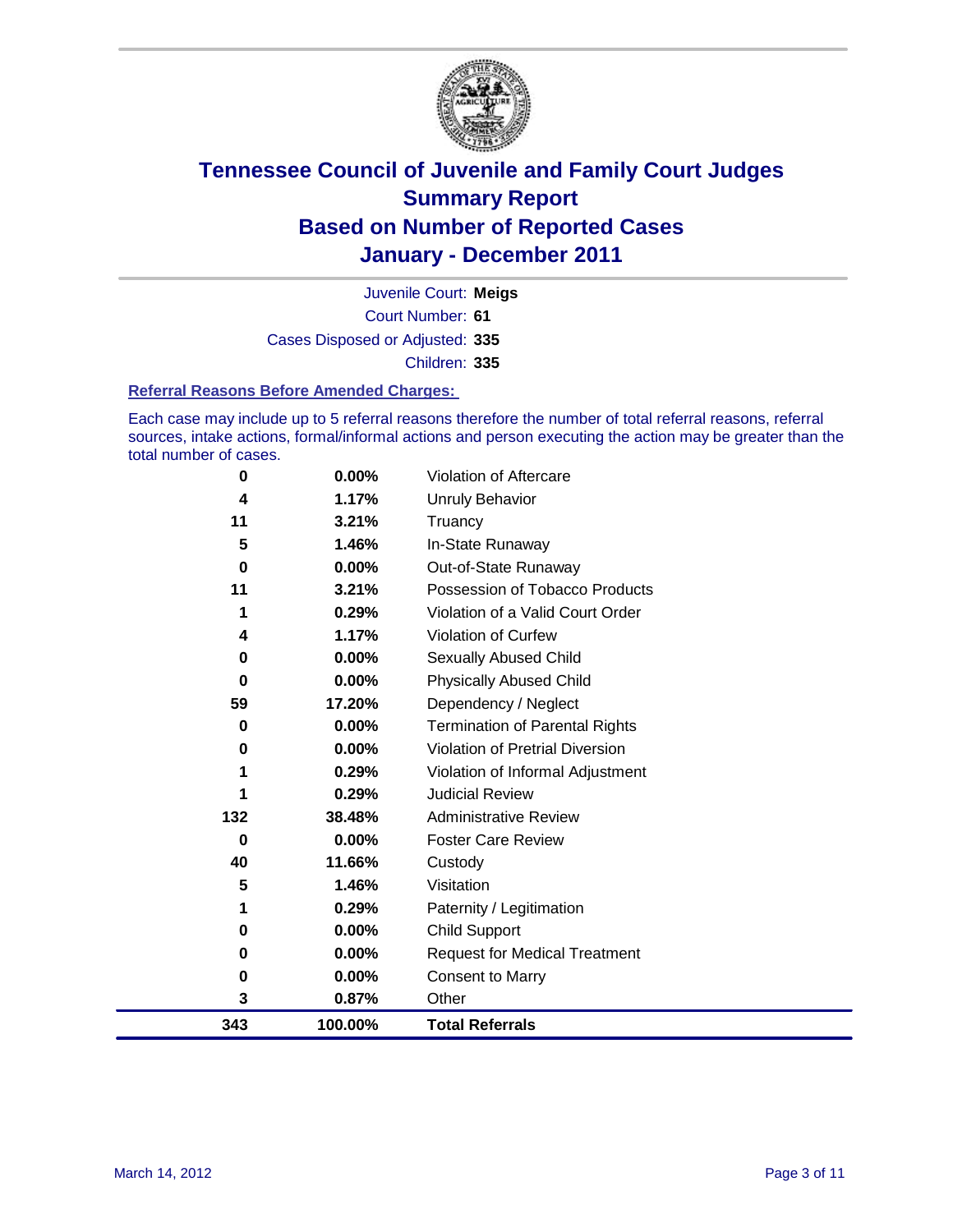

| Juvenile Court: Meigs      |                                 |                                   |  |
|----------------------------|---------------------------------|-----------------------------------|--|
| <b>Court Number: 61</b>    |                                 |                                   |  |
|                            | Cases Disposed or Adjusted: 335 |                                   |  |
|                            |                                 | Children: 335                     |  |
| <b>Referral Sources: 1</b> |                                 |                                   |  |
| 29                         | 8.45%                           | Law Enforcement                   |  |
| 52                         | 15.16%                          | Parents                           |  |
| 24                         | 7.00%                           | <b>Relatives</b>                  |  |
| 1                          | 0.29%                           | Self                              |  |
| 42                         | 12.24%                          | School                            |  |
| 0                          | 0.00%                           | <b>CSA</b>                        |  |
| 181                        | 52.77%                          | <b>DCS</b>                        |  |
| 1                          | 0.29%                           | Other State Department            |  |
| 0                          | 0.00%                           | <b>District Attorney's Office</b> |  |
| 7                          | 2.04%                           | <b>Court Staff</b>                |  |
| 0                          | 0.00%                           | Social Agency                     |  |
| 0                          | 0.00%                           | <b>Other Court</b>                |  |
| 4                          | 1.17%                           | Victim                            |  |
| 0                          | 0.00%                           | Child & Parent                    |  |
| 0                          | 0.00%                           | Hospital                          |  |
| 0                          | 0.00%                           | Unknown                           |  |
| $\mathbf 2$                | 0.58%                           | Other                             |  |
| 343                        | 100.00%                         | <b>Total Referral Sources</b>     |  |

### **Age of Child at Referral: 2**

| 335 | 100.00% | <b>Total Child Count</b> |
|-----|---------|--------------------------|
| 0   | 0.00%   | Unknown                  |
| 0   | 0.00%   | Ages 19 and Over         |
| 55  | 16.42%  | Ages 17 through 18       |
| 50  | 14.93%  | Ages 15 through 16       |
| 48  | 14.33%  | Ages 13 through 14       |
| 26  | 7.76%   | Ages 11 through 12       |
| 156 | 46.57%  | Ages 10 and Under        |
|     |         |                          |

<sup>1</sup> If different than number of Referral Reasons (343), verify accuracy of your court's data.

<sup>2</sup> One child could be counted in multiple categories, verify accuracy of your court's data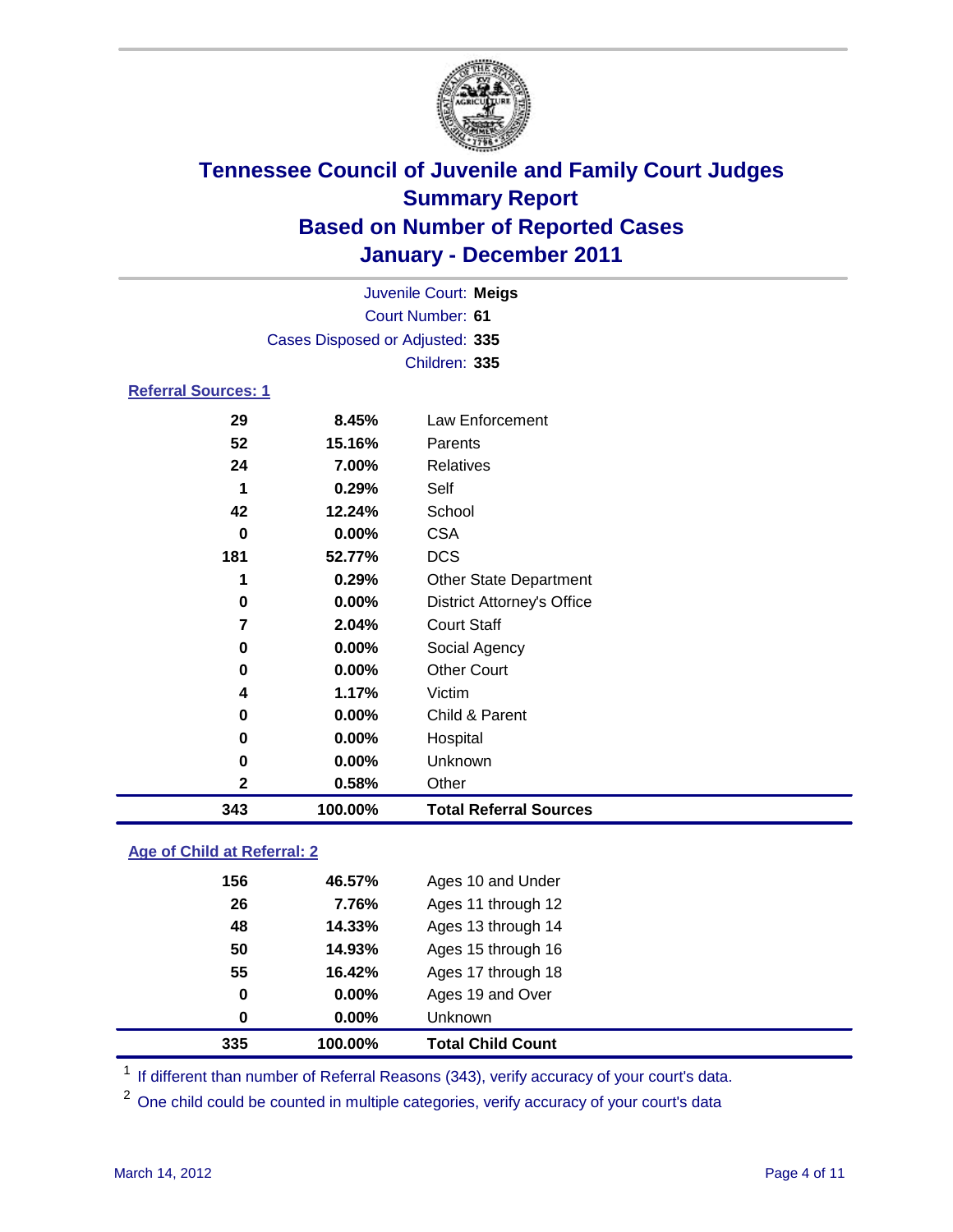

| Juvenile Court: Meigs                   |                                 |                          |  |  |
|-----------------------------------------|---------------------------------|--------------------------|--|--|
| Court Number: 61                        |                                 |                          |  |  |
|                                         | Cases Disposed or Adjusted: 335 |                          |  |  |
|                                         |                                 | Children: 335            |  |  |
| Sex of Child: 1                         |                                 |                          |  |  |
| 184                                     | 54.93%                          | Male                     |  |  |
| 151                                     | 45.07%                          | Female                   |  |  |
| $\mathbf 0$                             | 0.00%                           | Unknown                  |  |  |
| 335                                     | 100.00%                         | <b>Total Child Count</b> |  |  |
| Race of Child: 1                        |                                 |                          |  |  |
| 329                                     | 98.21%                          | White                    |  |  |
| 3                                       | 0.90%                           | African American         |  |  |
| $\mathbf 0$                             | 0.00%                           | Native American          |  |  |
| 0                                       | 0.00%                           | Asian                    |  |  |
| 3                                       | 0.90%                           | Mixed                    |  |  |
| $\mathbf 0$                             | 0.00%                           | Unknown                  |  |  |
| 335                                     | 100.00%                         | <b>Total Child Count</b> |  |  |
| <b>Hispanic Origin: 1</b>               |                                 |                          |  |  |
| 3                                       | 0.90%                           | Yes                      |  |  |
| 332                                     | 99.10%                          | No                       |  |  |
| $\mathbf 0$                             | 0.00%                           | Unknown                  |  |  |
| 335                                     | 100.00%                         | <b>Total Child Count</b> |  |  |
| <b>School Enrollment of Children: 1</b> |                                 |                          |  |  |
| 244                                     | 72.84%                          | Yes                      |  |  |
| 91                                      | 27.16%                          | No                       |  |  |
| $\mathbf 0$                             | 0.00%                           | Unknown                  |  |  |
| 335                                     | 100.00%                         | <b>Total Child Count</b> |  |  |

One child could be counted in multiple categories, verify accuracy of your court's data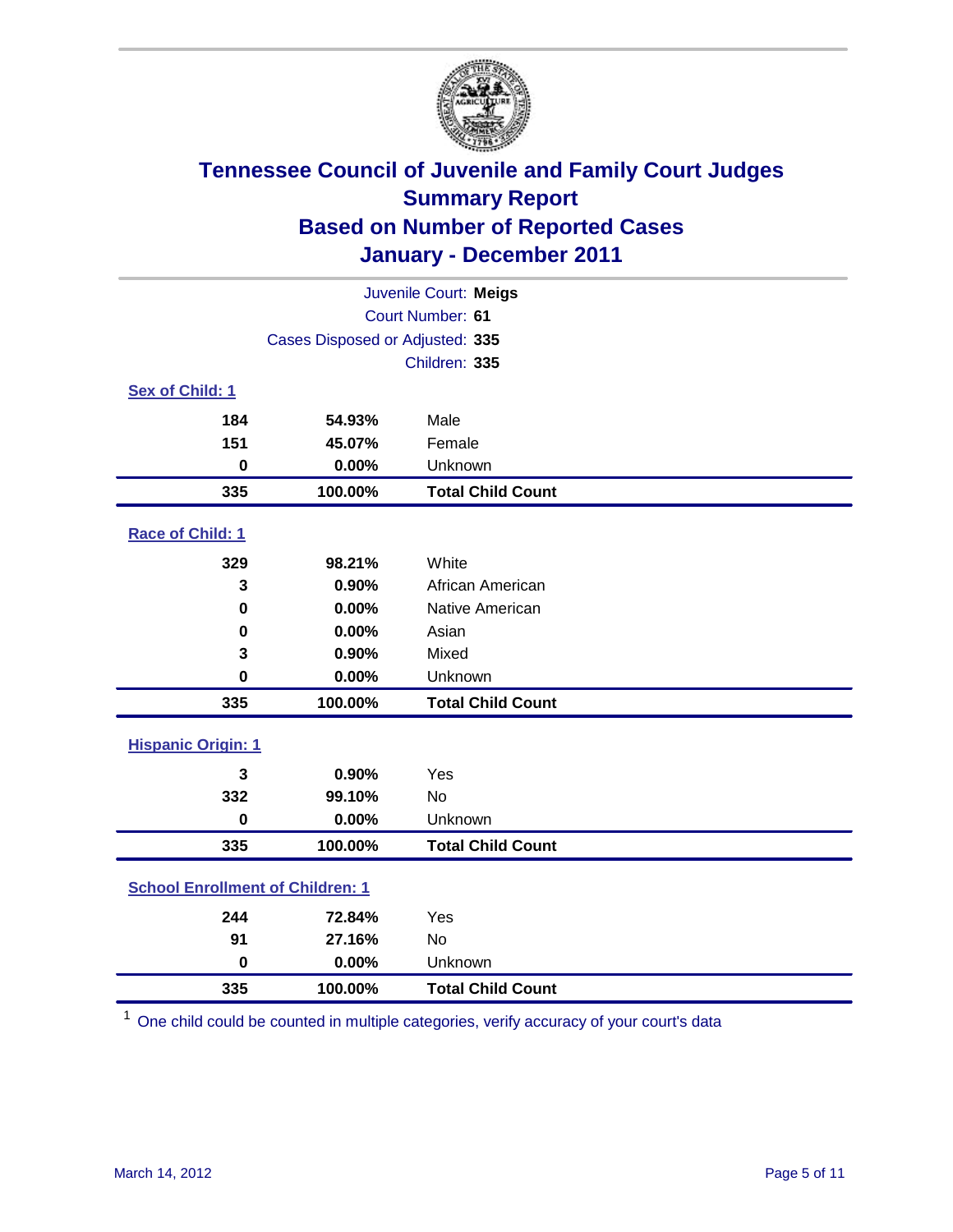

Court Number: **61** Juvenile Court: **Meigs** Cases Disposed or Adjusted: **335** Children: **335**

### **Living Arrangement of Child at Time of Referral: 1**

| 335 | 100.00%  | <b>Total Child Count</b>     |
|-----|----------|------------------------------|
| 3   | 0.90%    | Other                        |
| 0   | 0.00%    | Unknown                      |
| 0   | $0.00\%$ | Independent                  |
| 0   | $0.00\%$ | In an Institution            |
| 2   | 0.60%    | In a Residential Center      |
| 11  | 3.28%    | In a Group Home              |
| 69  | 20.60%   | With Foster Family           |
| 1   | 0.30%    | With Adoptive Parents        |
| 114 | 34.03%   | <b>With Relatives</b>        |
| 29  | 8.66%    | With Father                  |
| 68  | 20.30%   | With Mother                  |
| 9   | 2.69%    | With Mother and Stepfather   |
| 5   | 1.49%    | With Father and Stepmother   |
| 24  | 7.16%    | With Both Biological Parents |
|     |          |                              |

### **Type of Detention: 2**

| 335      | 100.00%  | <b>Total Detention Count</b> |
|----------|----------|------------------------------|
| 0        | $0.00\%$ | Other                        |
| 328      | 97.91%   | Does Not Apply               |
| 0        | $0.00\%$ | <b>Unknown</b>               |
| 0        | 0.00%    | <b>Psychiatric Hospital</b>  |
| $\bf{0}$ | 0.00%    | Jail - No Separation         |
| 0        | $0.00\%$ | Jail - Partial Separation    |
| 0        | $0.00\%$ | Jail - Complete Separation   |
| 7        | 2.09%    | Juvenile Detention Facility  |
| 0        | $0.00\%$ | Non-Secure Placement         |
|          |          |                              |

<sup>1</sup> One child could be counted in multiple categories, verify accuracy of your court's data

<sup>2</sup> If different than number of Cases (335) verify accuracy of your court's data.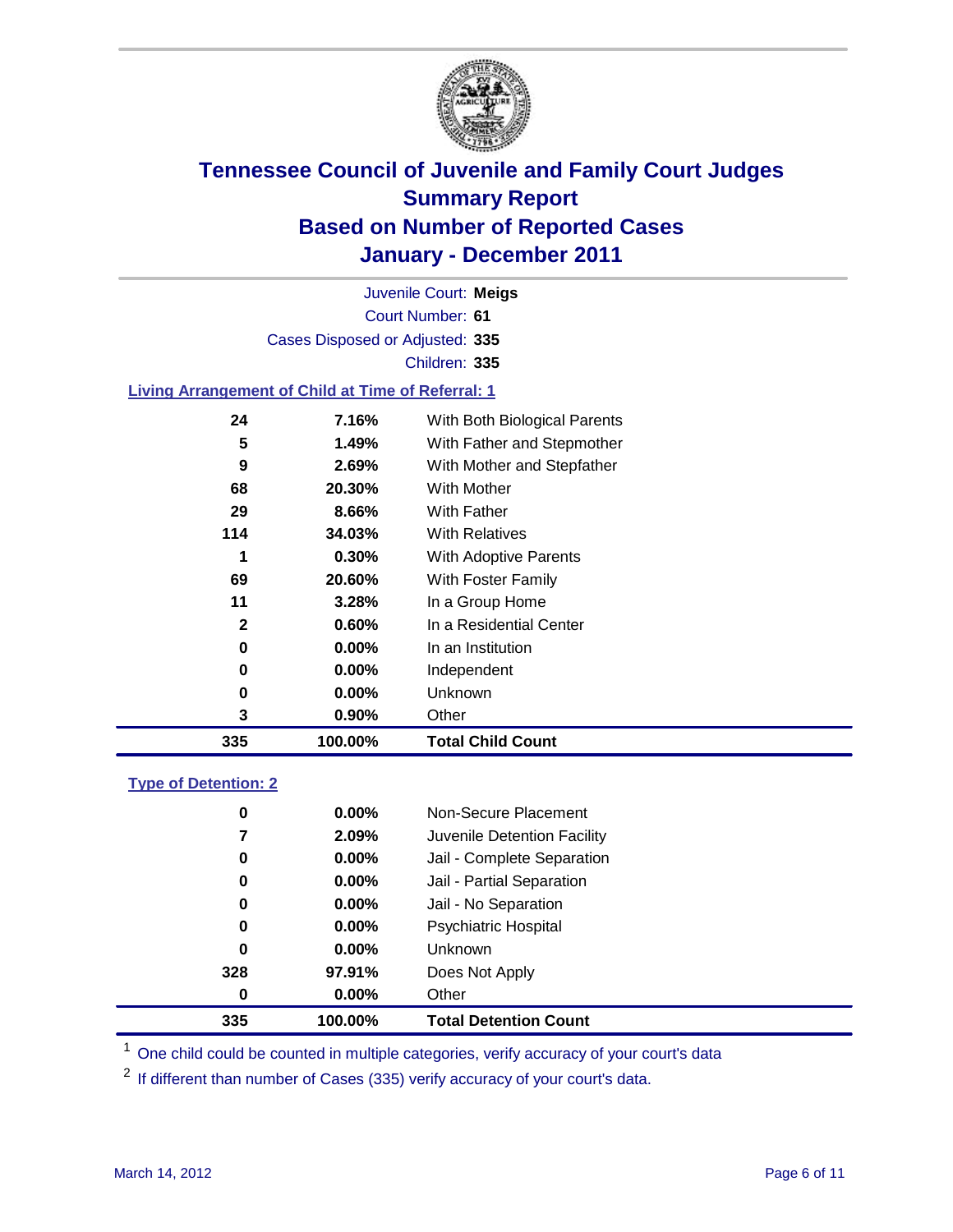

| Juvenile Court: Meigs                              |                                 |                                      |  |  |  |
|----------------------------------------------------|---------------------------------|--------------------------------------|--|--|--|
|                                                    | Court Number: 61                |                                      |  |  |  |
|                                                    | Cases Disposed or Adjusted: 335 |                                      |  |  |  |
|                                                    |                                 | Children: 335                        |  |  |  |
| <b>Placement After Secure Detention Hearing: 1</b> |                                 |                                      |  |  |  |
| $\mathbf 0$                                        | 0.00%                           | Returned to Prior Living Arrangement |  |  |  |
| 7                                                  | 2.09%                           | Juvenile Detention Facility          |  |  |  |
| $\bf{0}$                                           | 0.00%                           | Jail                                 |  |  |  |
| 0                                                  | 0.00%                           | Shelter / Group Home                 |  |  |  |
| 0                                                  | 0.00%                           | Foster Family Home                   |  |  |  |
| 0                                                  | 0.00%                           | Psychiatric Hospital                 |  |  |  |
| 0                                                  | 0.00%                           | Unknown                              |  |  |  |
| 328                                                | 97.91%                          | Does Not Apply                       |  |  |  |
| 0                                                  | $0.00\%$                        | Other                                |  |  |  |
| 335                                                | 100.00%                         | <b>Total Placement Count</b>         |  |  |  |
| <b>Intake Actions: 2</b>                           |                                 |                                      |  |  |  |
| 342                                                | 99.71%                          | <b>Petition Filed</b>                |  |  |  |
| 0                                                  | 0.00%                           | <b>Motion Filed</b>                  |  |  |  |
| 0                                                  | 0.00%                           | <b>Citation Processed</b>            |  |  |  |
| 0                                                  | 0.00%                           | Notification of Paternity Processed  |  |  |  |
| $\bf{0}$                                           | 0.00%                           | Scheduling of Judicial Review        |  |  |  |
| 0                                                  | 0.00%                           | Scheduling of Administrative Review  |  |  |  |
| 1                                                  | 0.29%                           | Scheduling of Foster Care Review     |  |  |  |
| 0                                                  | 0.00%                           | Unknown                              |  |  |  |
| 0                                                  | 0.00%                           | Does Not Apply                       |  |  |  |
| $\pmb{0}$                                          | 0.00%                           | Other                                |  |  |  |
|                                                    |                                 |                                      |  |  |  |
| 343                                                | 100.00%                         | <b>Total Intake Count</b>            |  |  |  |

<sup>1</sup> If different than number of Cases (335) verify accuracy of your court's data.

<sup>2</sup> If different than number of Referral Reasons (343), verify accuracy of your court's data.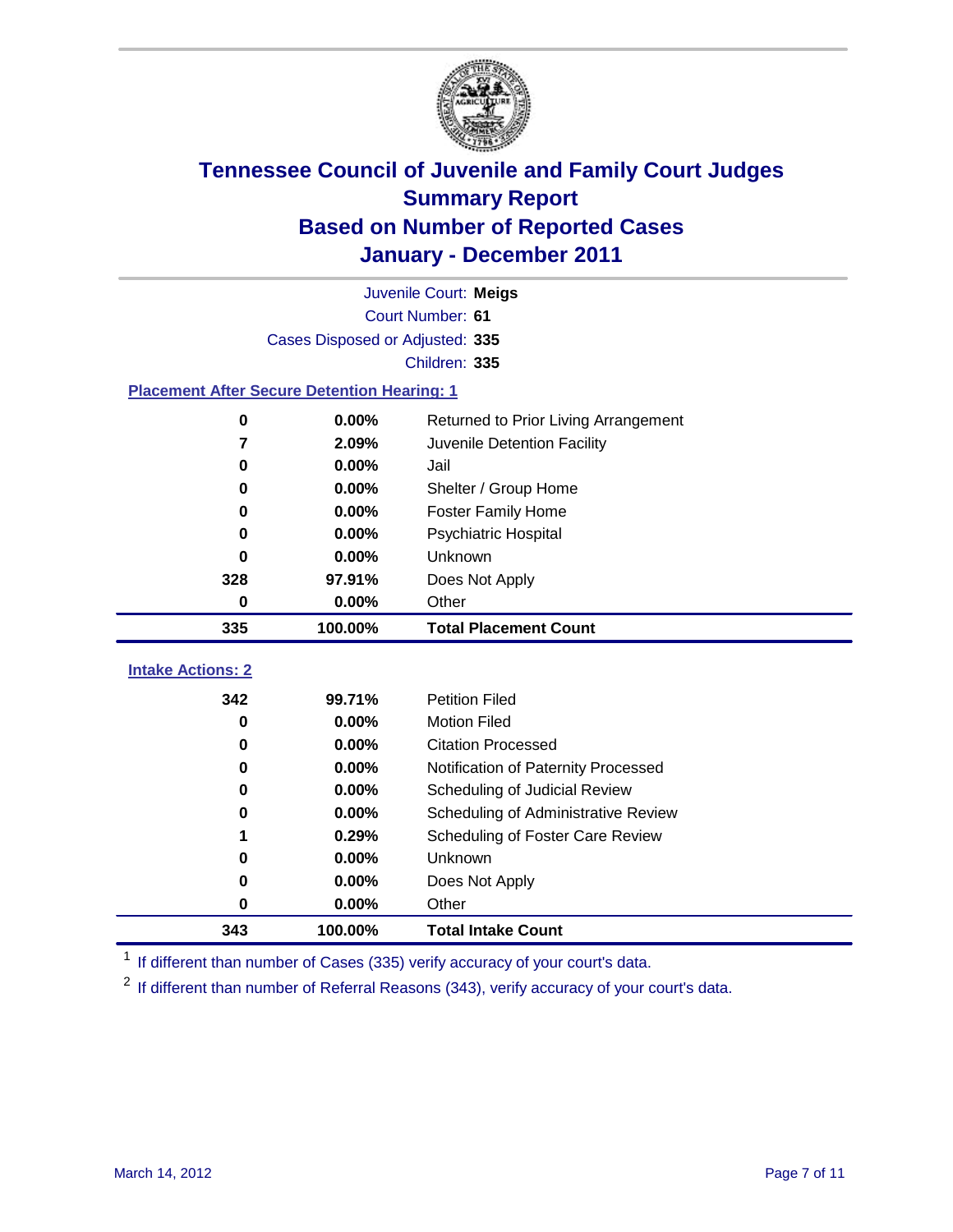

Court Number: **61** Juvenile Court: **Meigs** Cases Disposed or Adjusted: **335** Children: **335**

### **Last Grade Completed by Child: 1**

| 80                                      | 23.88%  | Too Young for School         |  |
|-----------------------------------------|---------|------------------------------|--|
| 9                                       | 2.69%   | Preschool                    |  |
| 13                                      | 3.88%   | Kindergarten                 |  |
| 8                                       | 2.39%   | 1st Grade                    |  |
| 12                                      | 3.58%   | 2nd Grade                    |  |
| 16                                      | 4.78%   | 3rd Grade                    |  |
| 20                                      | 5.97%   | 4th Grade                    |  |
| 13                                      | 3.88%   | 5th Grade                    |  |
| 8                                       | 2.39%   | 6th Grade                    |  |
| 22                                      | 6.57%   | 7th Grade                    |  |
| 30                                      | 8.96%   | 8th Grade                    |  |
| 36                                      | 10.75%  | 9th Grade                    |  |
| 29                                      | 8.66%   | 10th Grade                   |  |
| 33                                      | 9.85%   | 11th Grade                   |  |
| 5                                       | 1.49%   | 12th Grade                   |  |
| 0                                       | 0.00%   | Non-Graded Special Ed        |  |
| 0                                       | 0.00%   | <b>GED</b>                   |  |
| 0                                       | 0.00%   | Graduated                    |  |
| 0                                       | 0.00%   | <b>Never Attended School</b> |  |
| 1                                       | 0.30%   | Unknown                      |  |
| $\mathbf 0$                             | 0.00%   | Other                        |  |
| 335                                     | 100.00% | <b>Total Child Count</b>     |  |
| <b>Enrolled in Special Education: 1</b> |         |                              |  |

| 335                                      | 100.00%  | <b>Total Child Count</b> |  |  |
|------------------------------------------|----------|--------------------------|--|--|
| 0                                        | $0.00\%$ | Unknown                  |  |  |
| 322                                      | 96.12%   | No                       |  |  |
| 13                                       | 3.88%    | Yes                      |  |  |
| <u>Einvilled in Opecial Education. T</u> |          |                          |  |  |

One child could be counted in multiple categories, verify accuracy of your court's data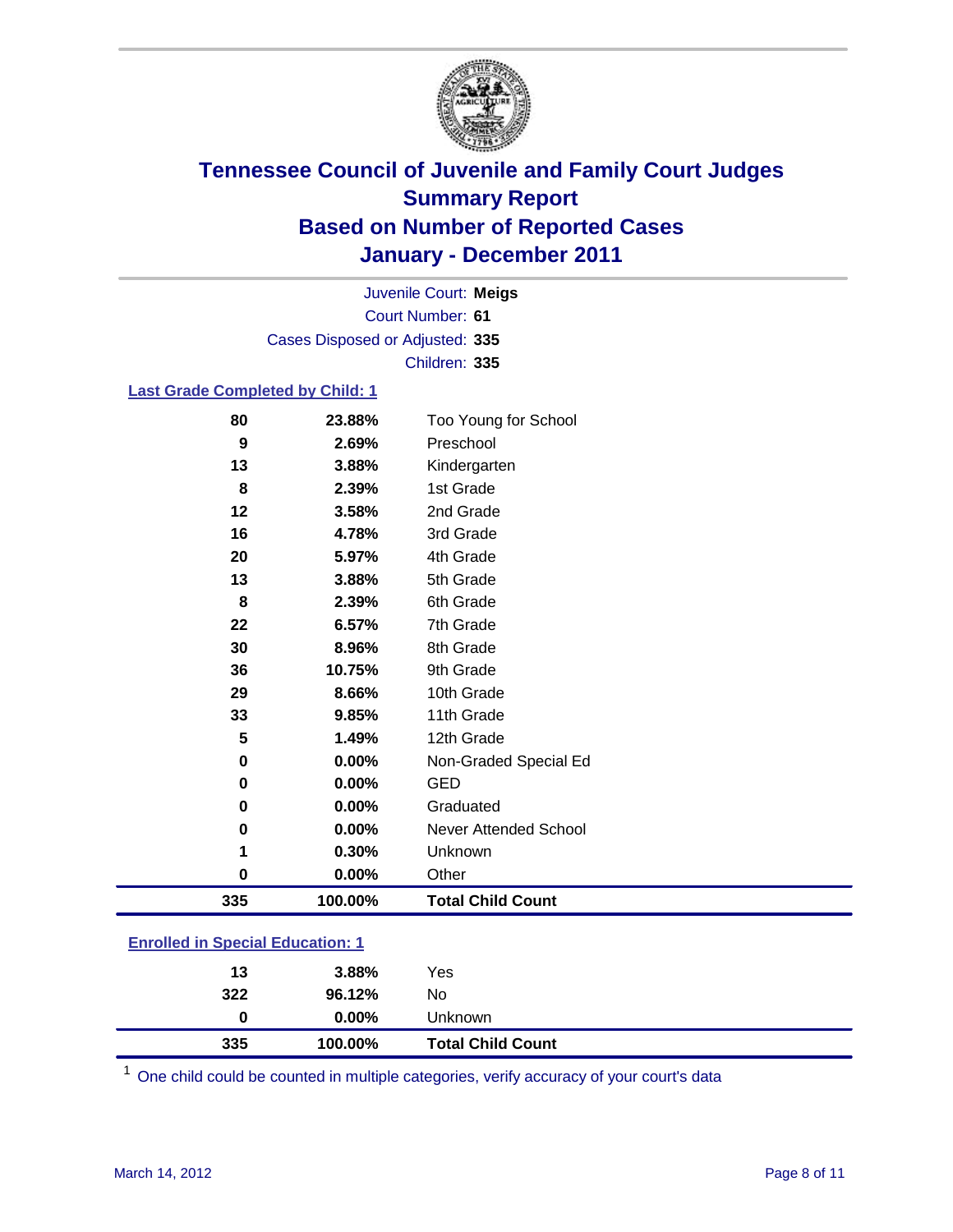

|                              | Juvenile Court: Meigs           |                           |  |  |
|------------------------------|---------------------------------|---------------------------|--|--|
| Court Number: 61             |                                 |                           |  |  |
|                              | Cases Disposed or Adjusted: 335 |                           |  |  |
|                              |                                 | Children: 335             |  |  |
| <b>Action Executed By: 1</b> |                                 |                           |  |  |
| 336                          | 97.96%                          | Judge                     |  |  |
| 0                            | $0.00\%$                        | Magistrate                |  |  |
| 7                            | 2.04%                           | <b>YSO</b>                |  |  |
| 0                            | 0.00%                           | Other                     |  |  |
| 0                            | 0.00%                           | Unknown                   |  |  |
| 343                          | 100.00%                         | <b>Total Action Count</b> |  |  |

### **Formal / Informal Actions: 1**

| 25  | 7.29%    | Dismissed                                        |
|-----|----------|--------------------------------------------------|
| 0   | $0.00\%$ | Retired / Nolle Prosequi                         |
| 19  | 5.54%    | <b>Complaint Substantiated Delinquent</b>        |
| 8   | 2.33%    | <b>Complaint Substantiated Status Offender</b>   |
| 79  | 23.03%   | <b>Complaint Substantiated Dependent/Neglect</b> |
| 0   | 0.00%    | <b>Complaint Substantiated Abused</b>            |
| 0   | $0.00\%$ | <b>Complaint Substantiated Mentally III</b>      |
| 26  | 7.58%    | Informal Adjustment                              |
| 0   | $0.00\%$ | <b>Pretrial Diversion</b>                        |
| 0   | $0.00\%$ | <b>Transfer to Adult Court Hearing</b>           |
| 0   | $0.00\%$ | Charges Cleared by Transfer to Adult Court       |
| 0   | $0.00\%$ | <b>Special Proceeding</b>                        |
| 6   | 1.75%    | <b>Review Concluded</b>                          |
| 169 | 49.27%   | Case Held Open                                   |
| 11  | 3.21%    | Other                                            |
| 0   | $0.00\%$ | <b>Unknown</b>                                   |
| 343 | 100.00%  | <b>Total Action Count</b>                        |

<sup>1</sup> If different than number of Referral Reasons (343), verify accuracy of your court's data.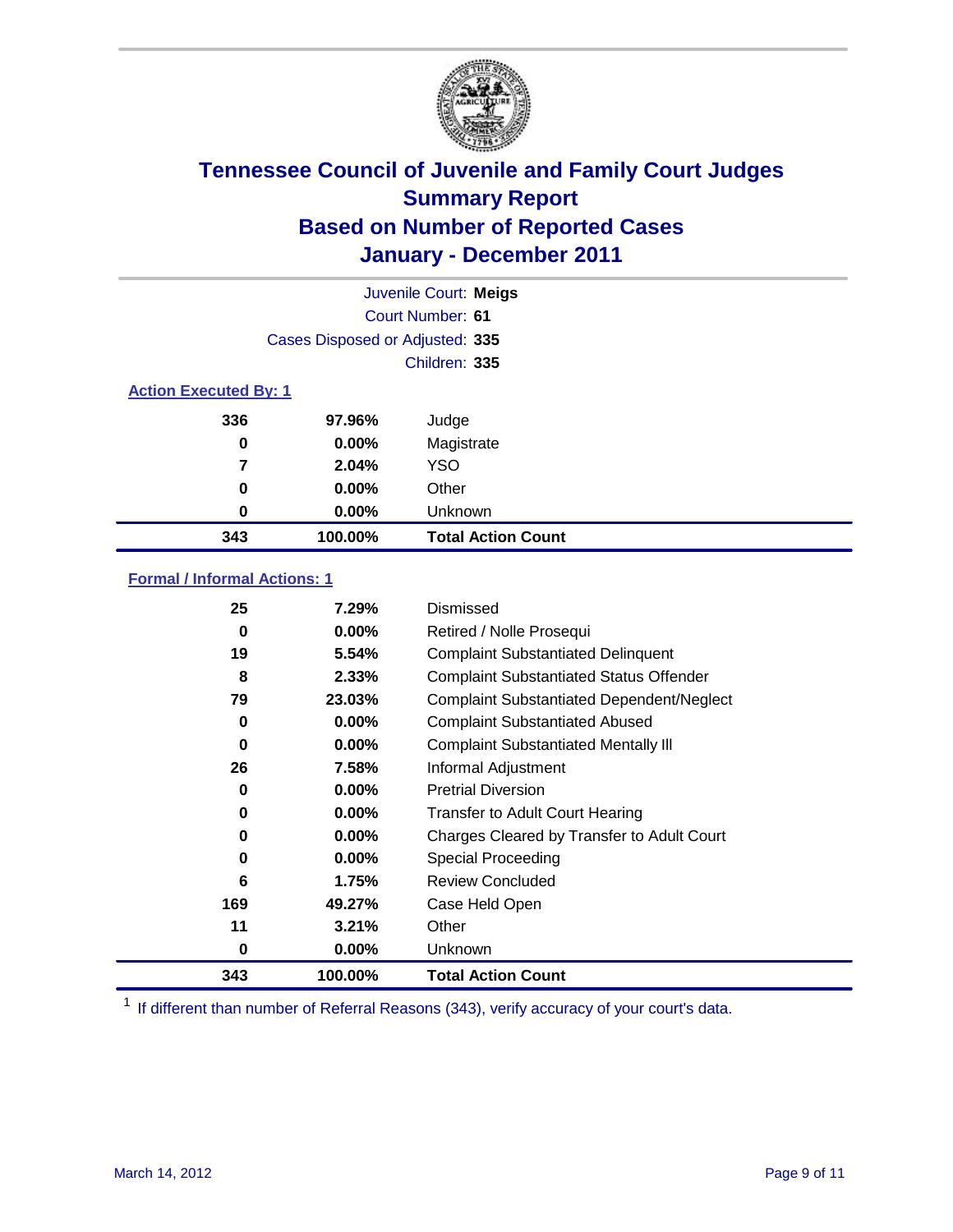

|                       |                                 | Juvenile Court: Meigs                                 |
|-----------------------|---------------------------------|-------------------------------------------------------|
|                       |                                 | <b>Court Number: 61</b>                               |
|                       | Cases Disposed or Adjusted: 335 |                                                       |
|                       |                                 | Children: 335                                         |
| <b>Case Outcomes:</b> |                                 | There can be multiple outcomes for one child or case. |
| 28                    | 7.93%                           | <b>Case Dismissed</b>                                 |
| 4                     | 1.13%                           | Case Retired or Nolle Prosequi                        |
| 0                     | 0.00%                           | Warned / Counseled                                    |
| 174                   | 49.29%                          | Held Open For Review                                  |
| 1                     | 0.28%                           | Supervision / Probation to Juvenile Court             |
| 0                     | 0.00%                           | <b>Probation to Parents</b>                           |
| 0                     | 0.00%                           | Referral to Another Entity for Supervision / Service  |
| 0                     | 0.00%                           | Referred for Mental Health Counseling                 |
| $\mathbf 2$           | 0.57%                           | Referred for Alcohol and Drug Counseling              |
| 0                     | 0.00%                           | <b>Referred to Alternative School</b>                 |
| 0                     | 0.00%                           | Referred to Private Child Agency                      |
| 3                     | 0.85%                           | Referred to Defensive Driving School                  |
| 1                     | 0.28%                           | Referred to Alcohol Safety School                     |
| 1                     | 0.28%                           | Referred to Juvenile Court Education-Based Program    |
| 0                     | 0.00%                           | Driver's License Held Informally                      |
| 0                     | 0.00%                           | <b>Voluntary Placement with DMHMR</b>                 |
| 0                     | 0.00%                           | <b>Private Mental Health Placement</b>                |
| 0                     | 0.00%                           | <b>Private MR Placement</b>                           |
| 0                     | 0.00%                           | Placement with City/County Agency/Facility            |
| 0                     | 0.00%                           | Placement with Relative / Other Individual            |
| 18                    | 5.10%                           | Fine                                                  |
| 13                    | 3.68%                           | <b>Public Service</b>                                 |
| 2                     | 0.57%                           | Restitution                                           |
| 0                     | 0.00%                           | <b>Runaway Returned</b>                               |
| 1                     | 0.28%                           | No Contact Order                                      |
| 2                     | 0.57%                           | Injunction Other than No Contact Order                |
| 0                     | 0.00%                           | <b>House Arrest</b>                                   |
| 0                     | 0.00%                           | <b>Court Defined Curfew</b>                           |
| 3                     | 0.85%                           | Dismissed from Informal Adjustment                    |
| 0                     | 0.00%                           | <b>Dismissed from Pretrial Diversion</b>              |
| 0                     | 0.00%                           | <b>Released from Probation</b>                        |
| 0                     | 0.00%                           | <b>Transferred to Adult Court</b>                     |
| 0                     | $0.00\%$                        | <b>DMHMR Involuntary Commitment</b>                   |